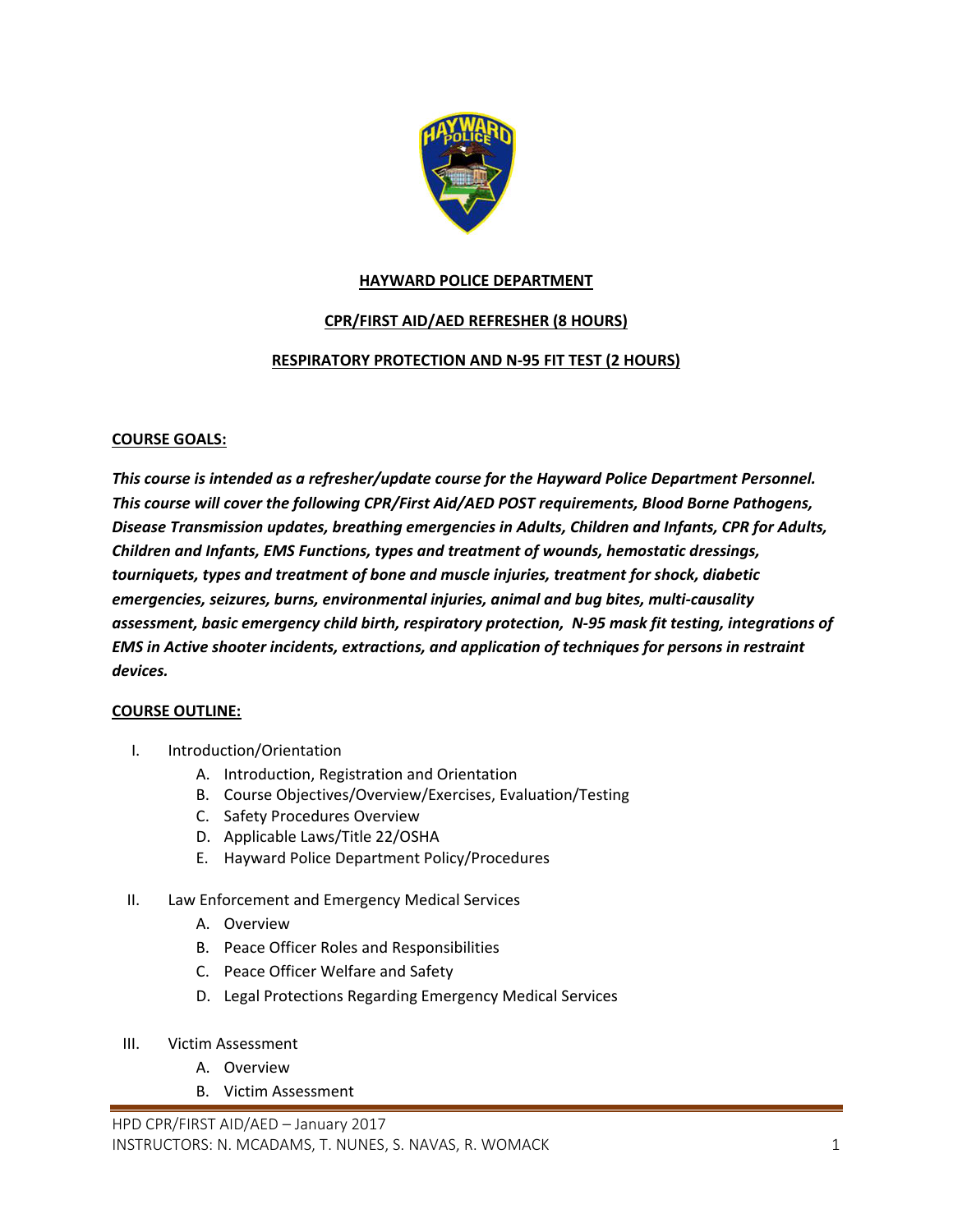- C. Multiple Victim Assessment
- D. Moving a Victim
- E. Classroom Demonstrations
- IV. Basic Life Support
	- A. Overview
	- B. Application while in restraint devices/WRAP
	- C. Cardiopulmonary Resuscitation (CPR)/AED
		- 1. Adult
		- 2. Child
		- 3. Infant
	- D. Airway Obstructions
		- 1. Adult
			- a. Conscious
			- b. Unconscious
		- 2. Child
			- a. Conscious
			- b. Unconscious
		- 3. Infant
			- a. Conscious
			- b. Unconscious
		- 4. Classroom Demonstration
		- 5. Test
	- E. Rescue Breathing
		- 1. Adult and Child
		- 2. Infant
		- 3. Mask
	- F. Bleeding Control
		- 1. Pressure bandage
		- 2. Tourniquet
		- 3. Hemostatic dressing
	- G. Shock
		- 1. Indications
			- a. Altered mental status
			- b. Skin
			- c. Profuse sweating
			- d. Vomiting/thirst
			- e. Pupils/Dilation
		- 2. Treatment for Shock
			- a. Positioning
			- b. Reassurance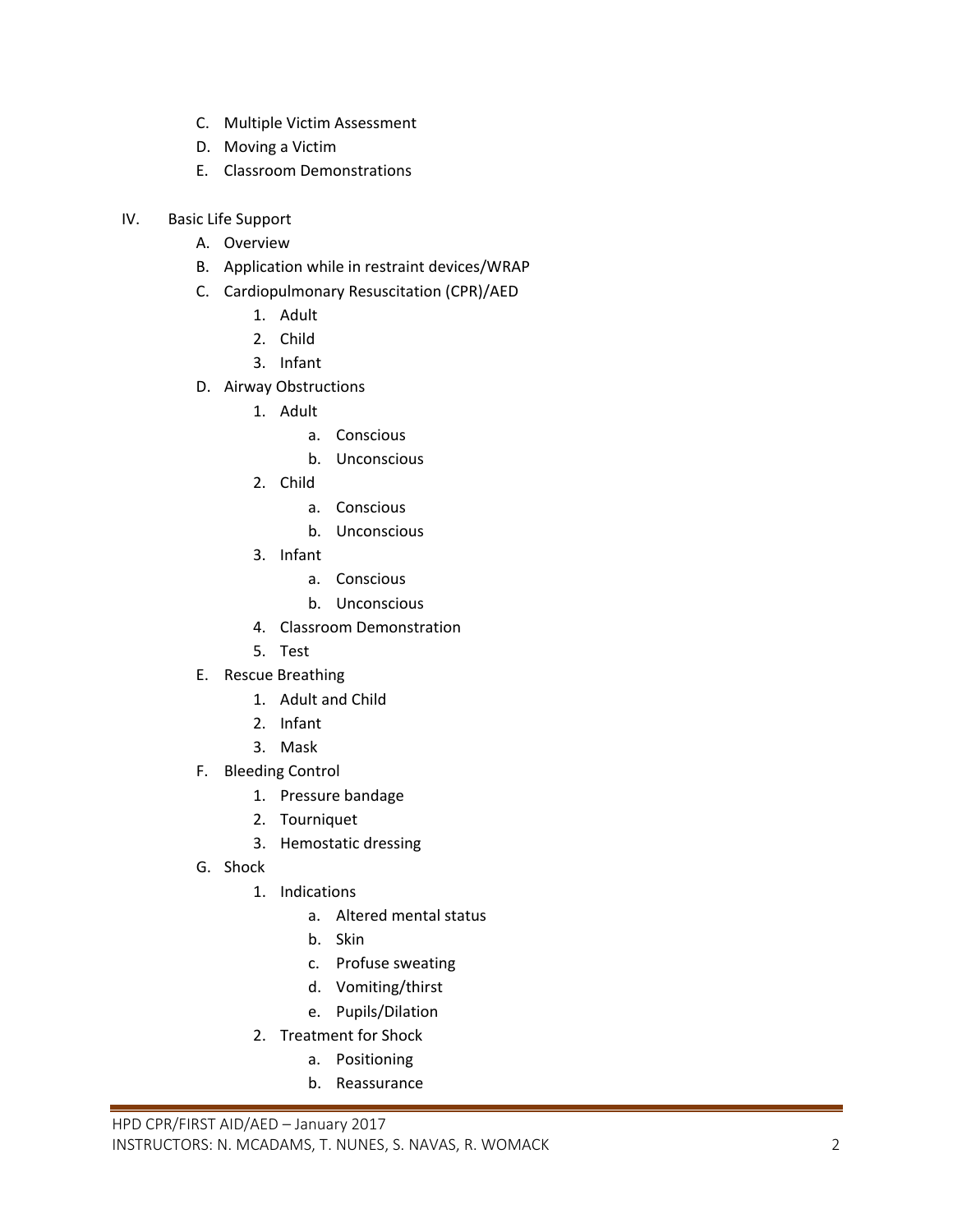- c. Maintain body temperature
- H. Classroom Demonstration
- V. Traumatic Injuries
	- A. Overview
	- B. Head Injuries
		- 1. Indications
			- a. Visible
			- b. Appearance
			- c. Other/projectile vomit/blurred vision
		- 2. Treatment
	- C. Chest and Abdominal Injuries
		- 1. Indications
			- a. Paradoxical breathing
			- b. Open chest wounds
		- 2. Treatment
	- D. Bone, Joint, and Muscle Injuries
		- 1. Indications
			- a. Visual
			- b. Fractures
			- c. Dislocations
			- d. Sprains/Strains
		- 2. Treatment
	- E. Burns
		- 1. Chemical
		- 2. Thermal
		- 3. Electrical
		- 4. Radiation
		- 5. Treatment
- VI. Medical Emergencies
	- A. Overview
	- B. Cardiac Emergencies
		- 1. Indicators
		- 2. First aid measures
		- 3. Medications
	- C. Respiratory Emergencies
	- D. Seizures
		- 1. Scene Safety
	- E. Strokes
		- 1. Indicators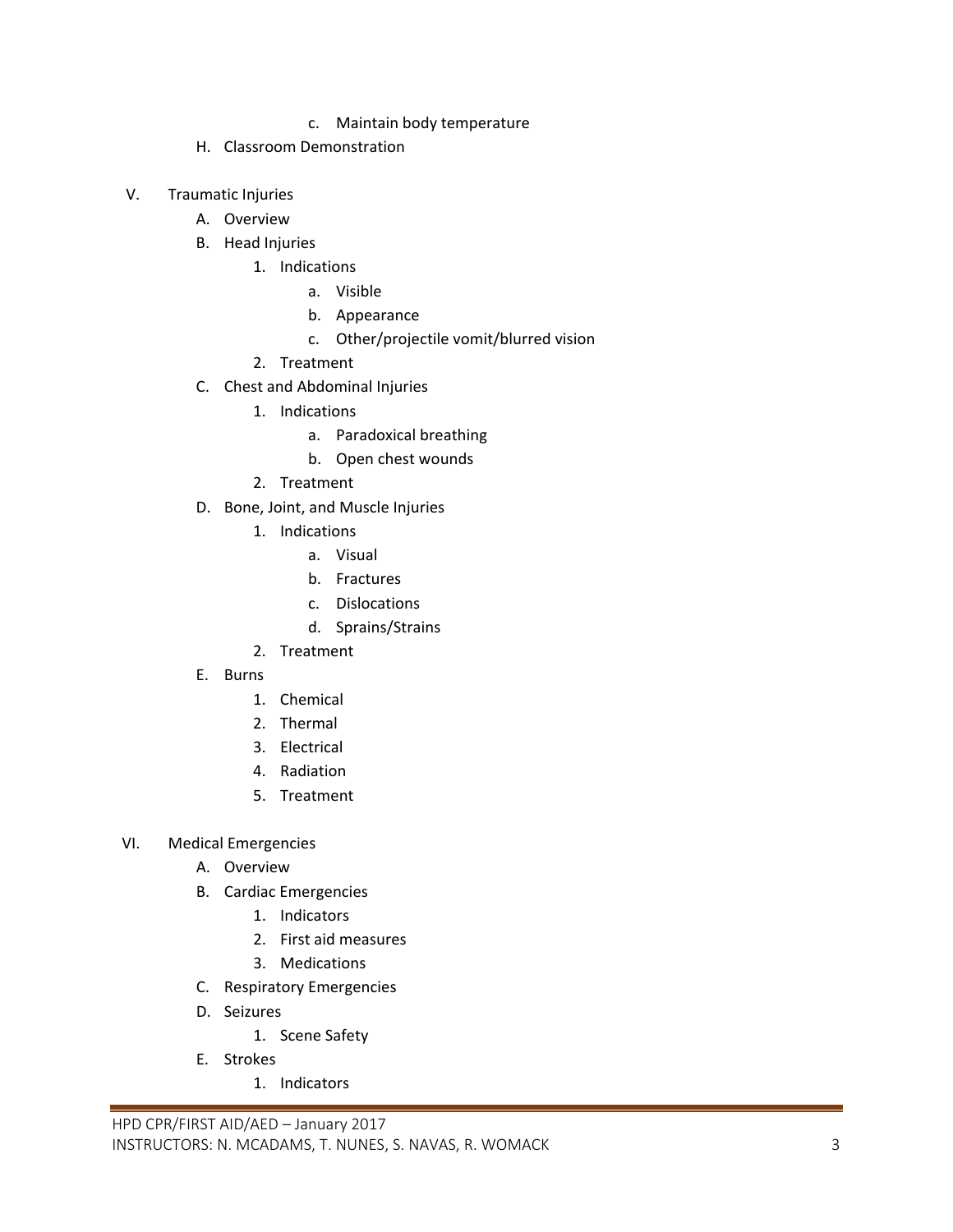- 2. First aid measures
- F. Diabetic Emergencies
	- 1. Insulin Shock
	- 2. Diabetic Coma
- G. Poisoning and Substance Abuse
	- 1. Scene Safety
	- 2. Ingestion
	- 3. Inhalation
	- 4. Absorption
	- 5. Injection
	- 6. Assisted Naloxone administration
- H. Temperature Related Emergencies
	- 1. Heat injury
		- a. Heat exhaustion
		- b. Heat cramps
		- c. Heat Stroke
	- 2. Cold injury
		- a. Hypothermia
		- b. Frostnip
		- c. Frostbite
- I. Stings and Bites
	- 1. Snakes/Reptiles
	- 2. Bees/Insects
	- 3. Animal
	- 4. Human
	- 5. Assisted epinephrine administration
- VII. Childbirth
	- A. Overview
	- B. Normal Labor and Childbirth
	- C. Complications in Childbirth
		- 1. Breech Presentation
		- 2. Excessive bleeding
		- 3. Limb Presentation
		- 4. Cord Presentation
		- 5. Delayed delivery
	- D. Classroom Demonstration
- VIII. Disease Transmission
	- A. Blood borne
		- 1. Chain of Transmission
			- a. Exposure